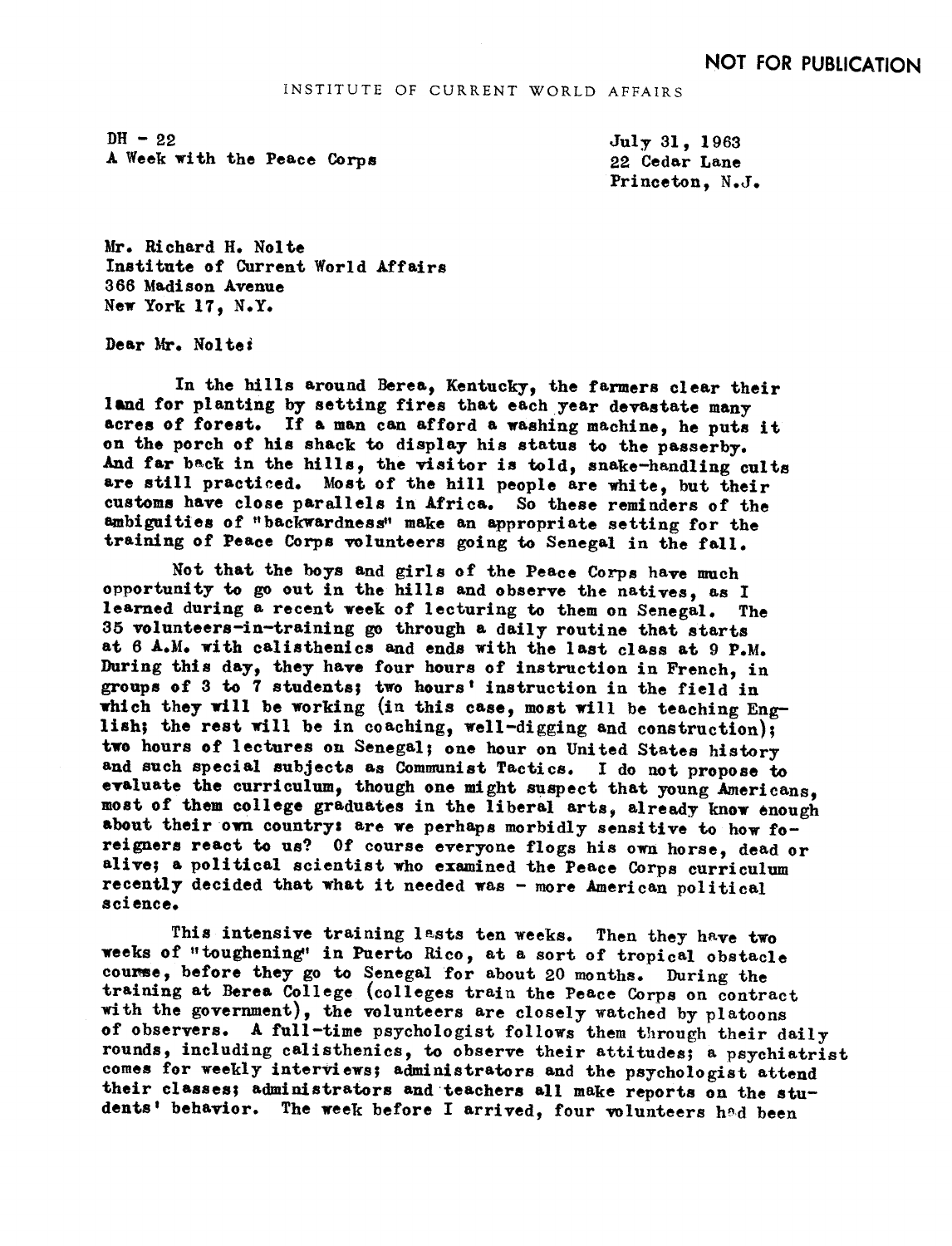dropped ('selected out', in the government euphemism that reminds one of Sam Goldwyn's 'include me out'). One of these four was the most vocal volunteer in class. He and another were included out for psychological reasons, the other two for doing poorly in their studies. Probably never before in their lives (and hopefully never again) have these young people felt so watched. And naturally this observation (as in physics) affects the behavior of the person being observed.

The combination of a heavy curriculum that leaves few moments to catch your breath and an oppressive 'headshrinker-is-watching-you' atmosphere, may account for the lack of pointed questions during m week of lectures. (I prefer to disregard less flattering explanations.) I tried to get discussions going during class, but the volunteers' questions were mild and practical, rather than broad and challenging. Outside class, I asked one girl, with whom I could get an argument going in 30 seconds, why she never spoke up in class. She told me she was afraid They would consider her to have a 'negative attitude'. This may be unfair to Them, but it reflects the play-it-safe reflex caused by constant watching. Probably there is no solutionz the Peace Corps does have to watch for volunteers who would be likely to get in trouble overseas,

Only once did I succeed in getting a rise from the volunteers. <sup>I</sup> was arguing that most large-scale foreign-financed development projects are harmful to Africa; I said, also, that such aid is accepted by Africans because it seems to cost them nothing. Obviously this was a direct challenge to the purpose for which the volunteers would be going to Africa, so they reacted. One asked a 'you-must-be-wrong' question. the only one all week. Another said: "If they take aid they don't care about just because it's free, isn't that how they're likely to feel about us?" I had no reassuring answer. On the other hand, the quotation of a massive study that concluded that the present system of education is a "catastrophe" for rural Senegal did not bring the reaction I h<sup>n</sup>d expected. One volunteer who is going to teach English asked the obvious question: "If that's true, then why are we going?" I was unable to answer that question, but the others showed no interest in pursuing the subject. (I wondered, in passing, how the Peace Corps is getting  $t$  (I wondered, in passing, how the Peace Corps is getting along in Senegal. The Senegalese were cool to the idea at first, and the first group that went out, last fall, ended up in the Ivory Coast. French-influenced officials in the Ministry of Education balked at American teachers of English on the grounds that they would teach the kids a "bad accent". Their present teachers, who are French, have a Franco-British accent that would seem appropriate only to the Channel Isl ands. )

The Senegal ese economy was my general subject (I was the second of four visiting lecturers) and I interpreted the charter liberally. The gist of what I had to say is at least in part familiar to readers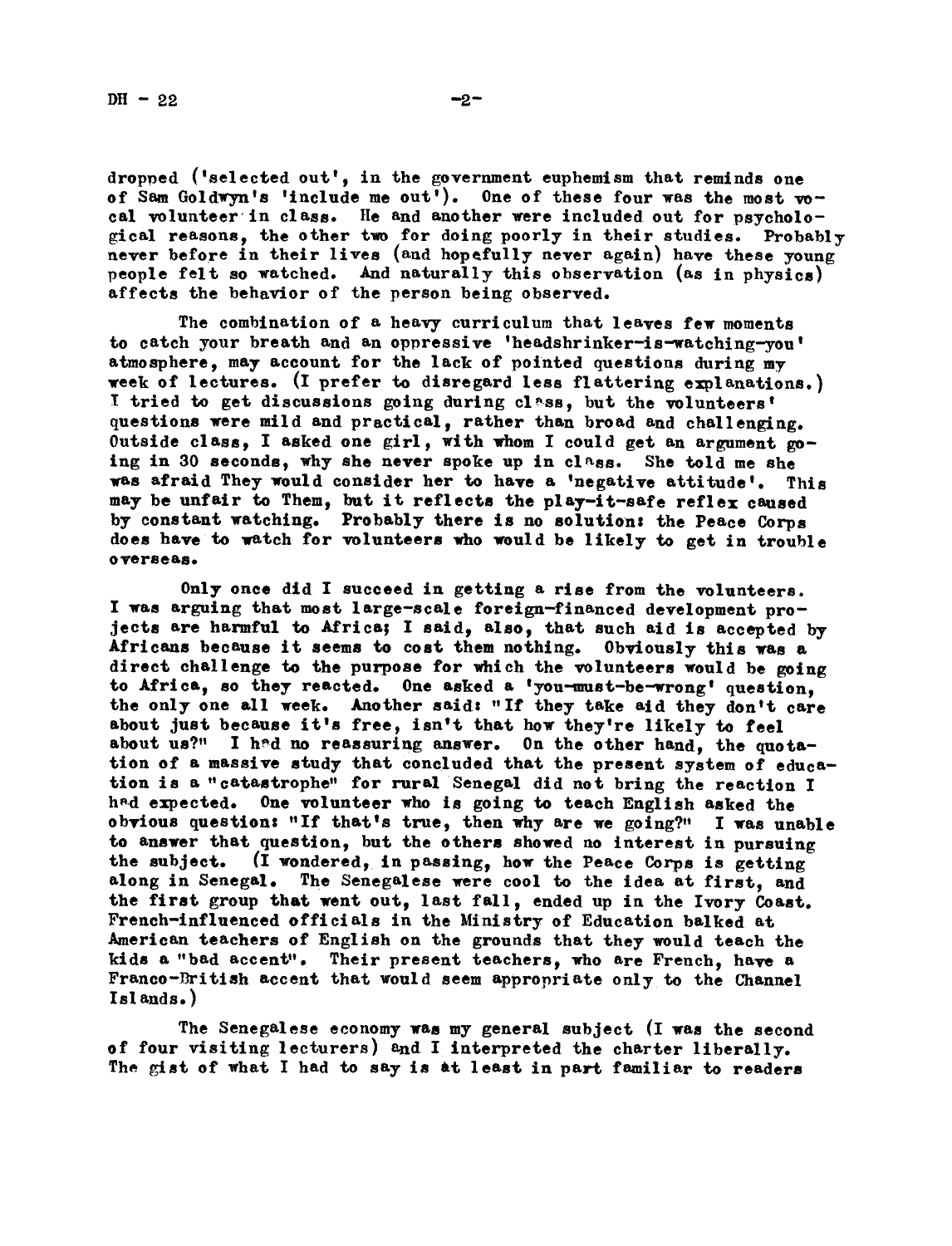of earlier newsletters: the effect of the colonial economy in tying Senegal to the wheels of the French economy; the illusory nature of economic planning when the plan is imported from abroad rather than resulting from a domestic political decision; the isolation of rural society; the interesting attempt to end this isolation through rural animation, the spiritual hangover of colonial rule as seen in the economic policies of the ruling elite; and the sharply-etched dualities in Senegalese life - duality of the money and the traditional economies. urban luxury and rural misery, educated elite and traditionalist pea-

In a less formal way, <sup>I</sup> tried to discourage the belief, so inbred in all of us, that progress is inevitable; I suggested that a Senegalese peasant using tools more crude than those of ancient Egypt would have little reason to believe in the inevitability of progress. (It was doubtless a hopeless attempt: I still catch this progress myth in my own reactions.) I spoke of the exasperation of being put in the stereotype of the European-in-Africa; "Where is your chauffeur?" we were constantly asked as we drove through Africa. In Nigeria at least. the Peace Corps eeems to have broken out of the mold. We were told that Nigeriane eayz "If you see a European walking or riding a bicycle, he must be in the Peace Corps". I touched on the possible dangers when a yung person from & democratic society is suddenly placed in <sup>a</sup> position of great power over docile students or servants. (This important aspect of colonial rule has, as far as I know, received relatively little attention.) I took up the many factors  $-$  from protein deficiency to cultural differences - that make Senegalese students behave differently from their American counterparts. I tried to convey to the volunteers something of the flavor of life in Africa, that flavor that despite practical difficulties made us love our time there. <sup>I</sup> explained the stages we went through in adjustment to Africa: Stage One, how picturesque it is and isn't everyone nice; Stage Two, disillusion - these people are lazy and unwilling to work for their own future; Stage Three of course is (we hope) realism.

Appropriately, a letter came in at this time from a Peace Corps volunteer now in Senegal and apparently in the throes of Stage Two. The letter was mimeographed and distributed to the trainees. It read in part:

After being here a while, one realizes that if it weren't for French aid and investment, the Senegal ese economy would not be as far along as it is. (This in spite of what some of your area studies "experts" have told you.) Any worthwhile task over here is going to be done under French scrutiny. I would say that at least  $98\%$  of the French are here with the desire to do their best for Senegal. To be able to work well with the French, I would recommend either a class or individual effort at learning of 20 or 30 of the larger cities of France... No doubt France would have done more for West Africa if World Wars I and II, the Indo-China War, and the Algerian War had not disrupted her e conomy.